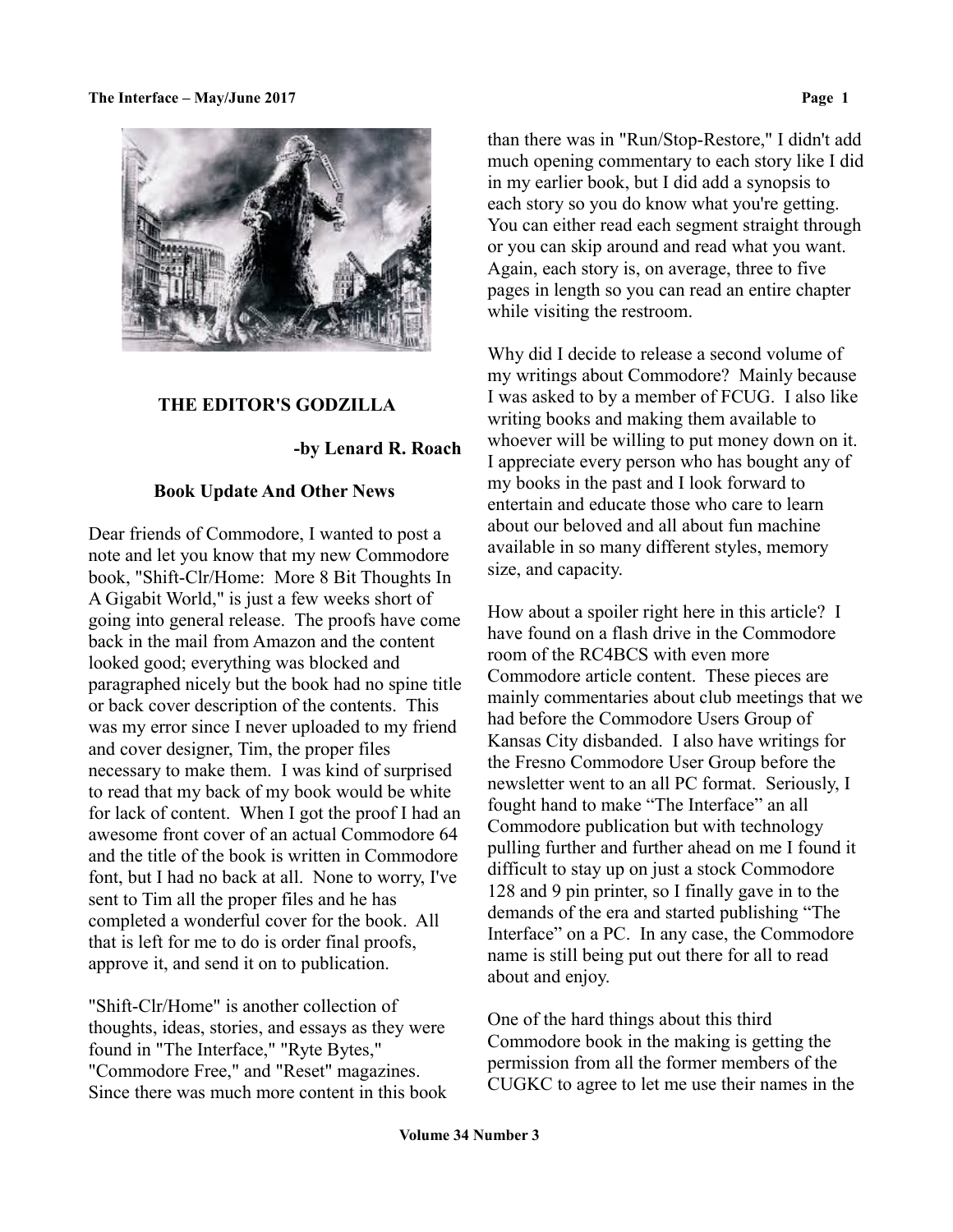publication. I know I could always use the disclaimer that some of the names listed in this book may bear similarities to actual persons, on which the writer used solely without knowledge or forethought, but that would be a lie. Even worse, I believe some of these people may have already gone to be with Jesus and therefore getting permission may be a little difficult without the use of a medium. When I published the story about the person who taught me Commodore in the pages of "Reset," I had to get permission from the widow to get it into print. She was cordial and asked for only one change before it hit the market, but that change never happened since the article hit the Internet before corrections can be made. Rest assured, in the reprint of that article in "Shift-Clr/Home," the corrections have been made and the piece will be printed as it should have appeared.

This newest Commodore book in the works still has, as of yet, no specific title. The working title is, "Run/Stop-Restore: From The Desk Of..." but I'm thinking the book should have its own stand alone title without bearing any resemblance to the two predecessors, but a good title escapes me for the moment. If I tarry here long enough on this side of terra firma, I should come up with a catchy title for the book. I have not established a specific release date for the work but I definitely want it to fall on the week of CommVEx during July of some year, so please keep an eyeball out on my Facebook page for more developments, and also in my commentaries here in the pages of "The Interface."

Now onto something else …

As I have already posted on Facebook in November of last year, I will not be attending the 2017 Commodore CommVEx like I previously wanted. This is due to finances being as tight as they have been over the last 12 months; its been hard to get things together to get ready. I know that I needed some outside help for me to start

putting money aside for the CommVEx, and since acquiring some, I've built up a nice bank account and, if all goes well, I should be going to CommVEx in 2018, but that may be totally up to the US Bankruptcy Court. I really need to save for a new car, but even then I have to get permission from the Court to buy anything over \$2,000 no matter how hard I've tried to save in my own time.

Robert did ask me to make a video of any projects I may be working on so the video can be shown at the 2017 CommVEx, but finding someone to help me in making the video has been hard. Tim, my regular video person, has hit on some hard family issues that he needs to spend his time in trying to resolve and Pastor Jon, someone more local to the Kansas City area than Tim, can't do it until he finds the money in his own personal budget to get the necessary equipment since his own personal gear has a few missing parts necessary in making the videos. I can say that I haven't sat down and done too much more on the Commodore except make a few corrections to some errors I found in the code of "The Ledger." I would like to do more on the Commodore, but I'll have to shake some extra time loose from the hourglass so I can sit down and actually work with it. I have enough construction sets here in my personal Commodore software collection to make a few things and I need to learn how to make these items work.

On a more personal note, if anyone knows of the whereabouts of a good used Commodore MPS 802 printer then please get a message to me. I've been having troubles making my latest printer work with "Check It Out" and since the program was coded with the MPS 802 in mind, I was going to go back to basics and start that project over. I could also use a new 40/80 RGB monitor. Right now I am using a small 19 inch flat screen TV and the Commodore doesn't like it at all. The screen from time to time will go blank in the middle of a broadcast for about the length of 1.5 seconds, then come back. Also, this newer TV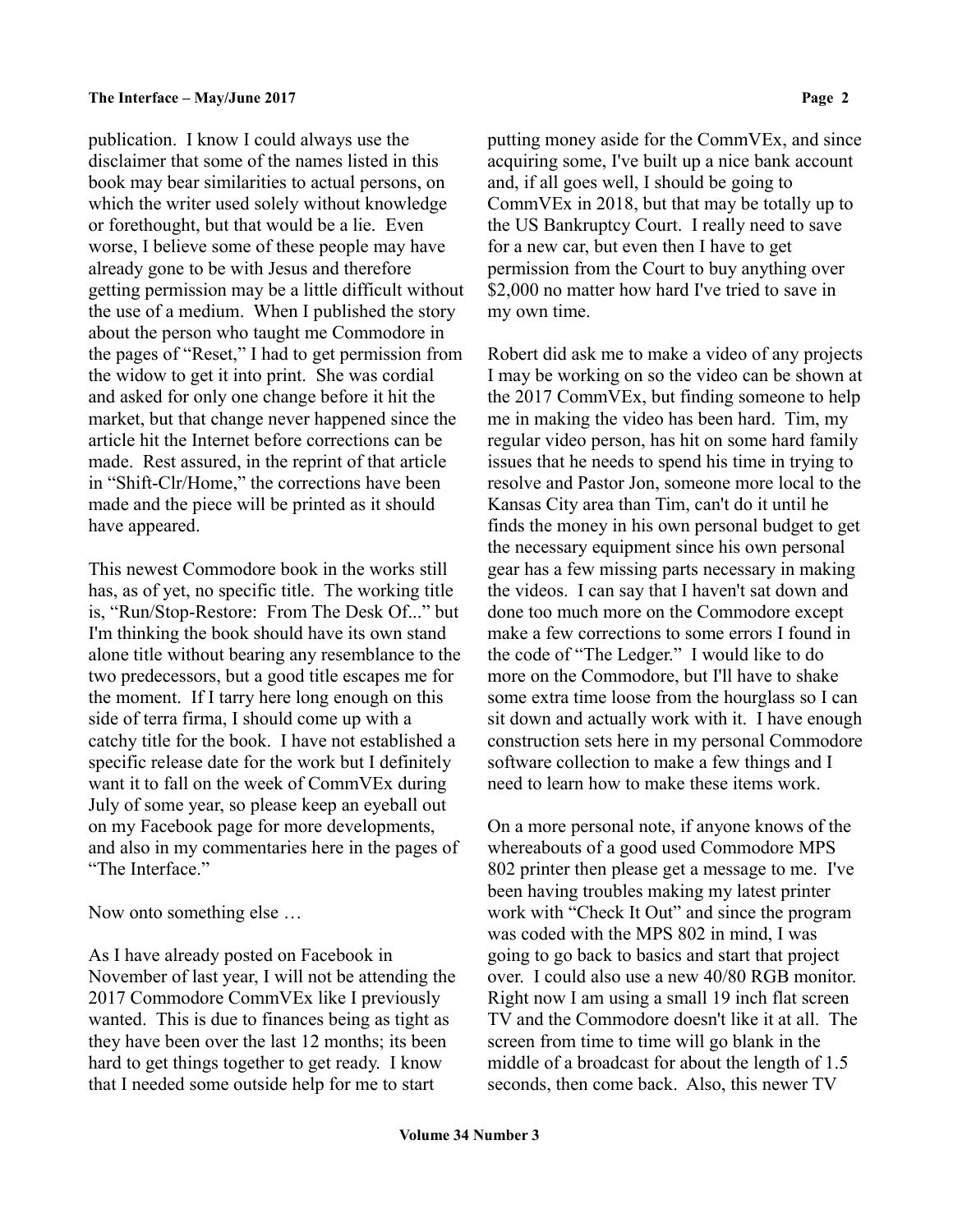seems to not understand the Commodore signal code for red and make that color more of a pink on the screen. I'm thinking also that it could be the Commodore 128 that I am using and I may replace it with a Commodore 64 that I have in storage and see if this will improve relations between Commodore products and modern broadcast technology.

I do want to wish everyone who will be attending the July 2017 Commodore CommVEx the best and that the show will go off without incident. So far FCUG and the other participating clubs have made every show go without a hitch and if there was a hitch, Robert and his team didn't let any of the patrons attending know there was a problem. I will be looking forward to the time when I will be attending, but when I do get to go, I will not be coming by car like I usually do. One thing I having done since I was young was ride on the train so I am hoping I will be able to make the links and changeovers necessary to take the train to Las Vegas, rent a car while there, and go home on the train. I have already been looking into costs and destinations and the Amtrack seems to only go to a city 90 miles south of Las Vegas somewhere close to the Arizona border. I was thinking of catching a bus from there to Vegas and finding a car from there, or just taking a car from the destination on into Vegas. The whole cost for the train ride would be \$156 per person and I am looking on bringing about seven people other than myself. I don't know if that would be cheaper or just renting a van from Kansas City and driving again, but I wanted to have the experience of riding the train again. Last visit to CommVEx we were blessed and got an upgrade from Avis Rent A Car for free because our scheduled ride was late in being returned. Our rental that time was \$373 with unlimited miles. All we paid for was gas and oil. Yes, a 2015 Chrysler Town and Country did burn up a quart of oil being ran non stop from Kansas City to Keytesville, Missouri, then to Tulsa, Oklahoma, then finally to Vegas. This time the train sounds good, but again, there is pricing.

None to worry, I have 12 months to figure this out.

### **MONTHLY MEETING REPORTS**

#### **May, 2017**

### **-by Robert Bernardo & Dick Estel**

The May meeting took place on a day with fluctuating weather. It had been 99 degrees the Thursday before our May 7 gathering, 69 two days later. Sunday started out with a cold rainstorm and ended with temperatures heading back up.

However, everything was just right inside Bobby Salazar's Cantina, with a small but lively group. In attendance were Robert Bernardo, Dick Estel, Brad Strait, and the latter's two youngest kids, William, 7, and Charlotte, 4. Bruce Nieman came in later for a while.

At first it seemed to be stormy inside, when several pieces of equipment failed to work. Equipment Manager Roger was ill, so Robert had gone to his storage facility and pulled out a 1084- S monitor, which he connected to his VIC-20. Although the monitor had been working recently, on this day it displayed nothing but a narrow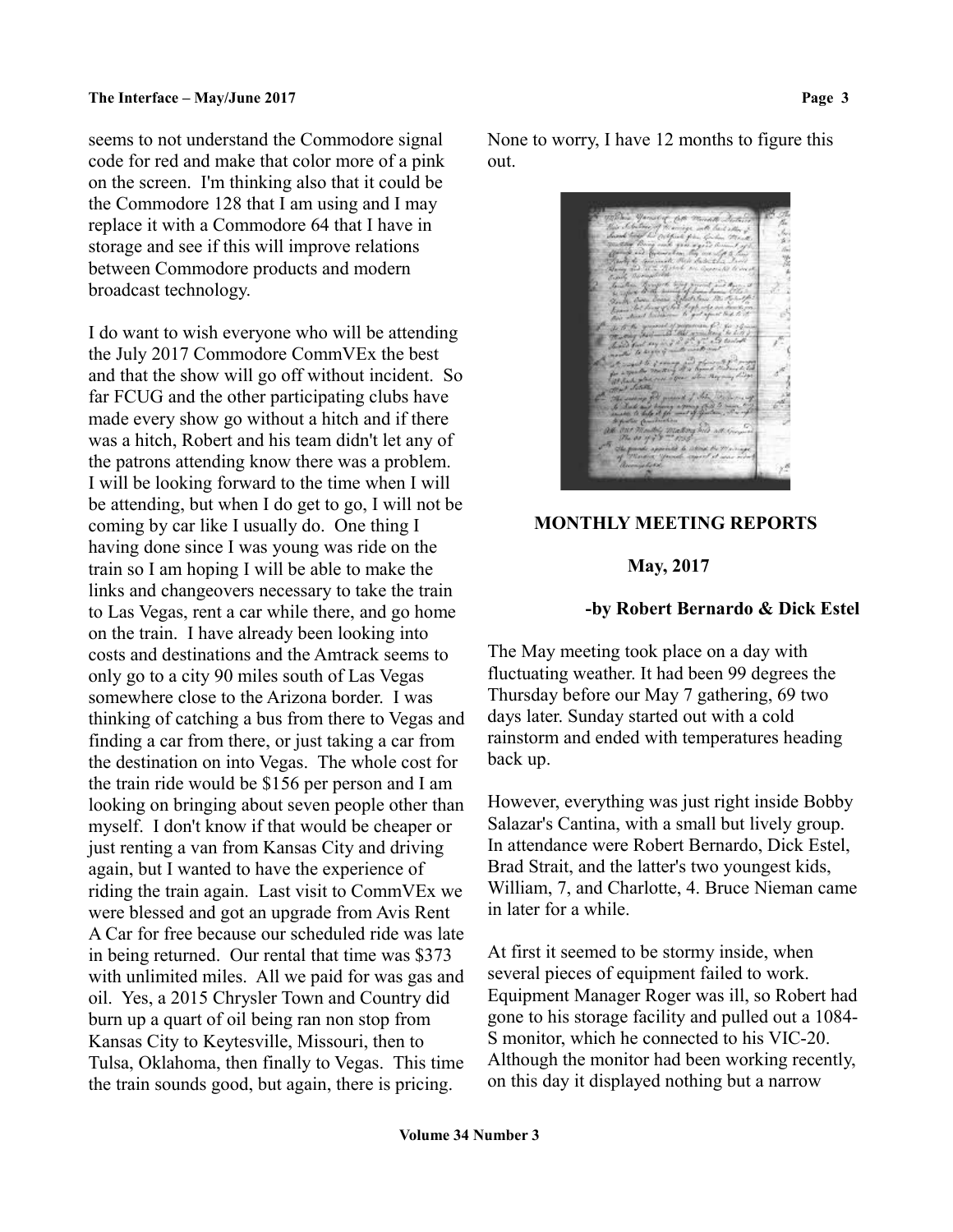horizontal line, leading to a couple of lame, flatlining jokes.

No problem, we thought, as Robert set the VIC and the monitor aside and moved his SX-64 into its place. However, the SX monitor produced nothing but a plain, light gray glow, so it also was banished to the corner. Using the BenQ VGA monitor, Robert set up his tower AmigaOne G4, and finally we had a working computer, just as our food arrived.

Equipment matters were set aside as we enjoyed lunch and started the official business meeting. Robert will be attending Maker Faire in San Mateo later in May, an event that draws around 100,000 people. A fair number of them always stop and ask about the old computers he displays, which this year will include a C64 and an A2000.

On June 2nd Robert will be at the William Shatner Weekend in southern California, where he will ask the one-time VIC 20 spokesman to autograph a piece of Commodore equipment.

The big event in June is the Pacific Commodore Expo at the Living Computer Museum in Seattle, an event Robert is producing with the help of other Commodore enthusiasts in the area. We had been told there could be no selling at the event, but it has been determined that commercial activities are allowed under certain very stringent circumstances, including the completion of tax forms for three different jurisdictions and obtaining a business license. In other words, we will not be selling.

In CommVEx news, Robert reported that he will be putting advertisements for the show on Craig's List in several areas.

There will be a time change for our June meeting, scheduled for June 18, Father's Day. Another group has booked the room we use at 2 p.m. that day, so we will start our meeting at 10 a.m., and

be out of the restaurant by 1:30.

At the conclusion of business, we watched the final segment of the movie "Viva Amiga: the Story of a Beautiful Machine," this part focusing on music creation, and a few minutes of the follow-up movie, "Viva Amiga: the Bil Herd Story."

There was not much in the way of hardware and software demos, due to malfunctions. William sat at the AmigaOne and wrote a short story about Fire Monsters, and the rest of us discussed all kinds of things, many of them computer-related.

# **June, 2017**

# **-by Robert Bernardo & Dick Estel**

The meeting started earlier than usual -- 10 a.m rather than the usual 11 a.m. -- because another group had booked the restaurant room at 2. We were to be out of there by 1:30 or so. We had three of our long-time regulars - Roger Van Pelt, Robert Bernardo, and Dick Estel, plus two special guests. Dave Smith was a member more than 22 years ago, and he joined the club that day. He is now retired and is thinking of getting a Commodore system set up. Alex Lewandowski, a Visalia resident originally from Poland, had attended one of our meetings in the past, and this time he brought in a special piece of equipment for our enjoyment. His involvement with Commodore and Amiga began when he was about seven years old in the 1980s.

During the business meeting, Robert reported on the Maker Faire in May, where he set up several systems. Hundreds of thousands of people attended this event and hundreds came through the Vintage Computer Festivalers exhibit where Robert was. Many had questions for Robert. The items that drew the most interest were the KoalaPad and Flexidraw Lightpen. People were surprised that such items had existed for the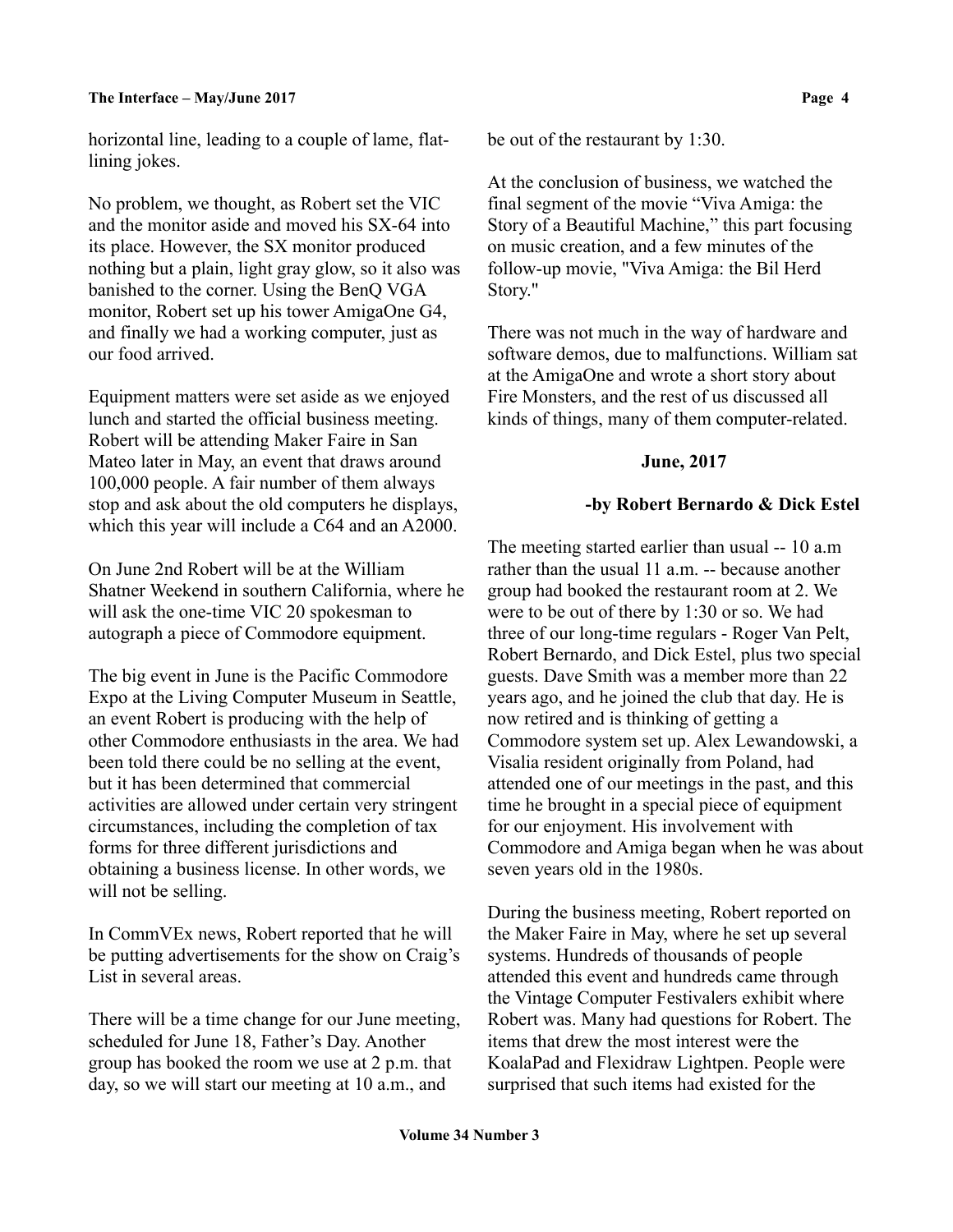# Commodore.

In June Robert hosted the Pacific Commodore Expo at the Living Computer Museum in Seattle, now known as the Living Computers: Museum + Labs. There were between 10 and 20 people at the various presentations, plus the casual drop-ins from regular museum visitors, making the total between 50 and 60. The event will be back in 2018 on June 9 and 10.

CommVEx is coming up, and everything is ready to go. Paul Armstrong of Las Vegas will have sales tables, and Al Jackson will provide computer systems as usual. Although it will not affect our plans, the rival event planned for the same weekend has not yet locked up its venue, and their funding may be in question.

For the hardware part of the meeting, Alex showed us his Amiga A600 installed in a MacroSystem Casablanca case. This looked very much like a standard VCR and was originally an Amiga in a case for video-editing. Alex had installed a Vampire 600 accelerator and was continuing to work on the machine. He also brought a Vampire 500 accelerator, this version to go in an Amiga 500 or 2000.

Alex tried to run several Amiga game .ADF's (Amiga Disk Files), but they weren't being recognized by the HxC Floppy Emulator he had installed in the machine. He admitted that he had to tweak the system some more. Near the end of the meeting, the restaurant waitress said that the afternoon group had cancelled their reservation, so we did not have to rush out at 1:30. Even with the more leisurely departure, we were packing up by 2:15 so that Robert could get to Father's Day festivities in Stockton.

Living Computers: [http://www.livingcomputers.org/?](http://www.livingcomputers.org/?gclid=COvuoJCz0tQCFZG6wAodls8LIA) [gclid=COvuoJCz0tQCFZG6wAodls8LIA](http://www.livingcomputers.org/?gclid=COvuoJCz0tQCFZG6wAodls8LIA) Amiga Casablanca:

[http://www.amigahistory.plus.com/casablanca.ht](http://www.amigahistory.plus.com/casablanca.html) [ml](http://www.amigahistory.plus.com/casablanca.html)



# **WHERE TO MEET, WHERE TO EAT**

 **-by Dick Estel**

In the 29 years that I've been a member of the Fresno Commodore User Group, we've had a half dozen different meeting places. We've also gone through a few changes in how we deal with lunch.

When I joined the club, we met in a computer lab/classroom at the Fresno Adult School which contained around 20 Commodore 64s. At the time I thought this was normal, but I soon learned that we were very fortunate to have this facility and the equipment it contained. Our ability to use this room was thanks to Barbara Monis, club president at the time and an educator in the local school system. She was able to convince the principal of the adult school to open the doors one Saturday a month, greatly enhancing our meetings.

At that time we also had a weeknight meeting once a month. Over the years it varied between Tuesday and Thursday nights. Originally it was in the meeting room of an insurance office building where one of our former members was a manager.

Of course, there was no food service at these locations, and we did not have a formal lunch practice. A few members who were friends away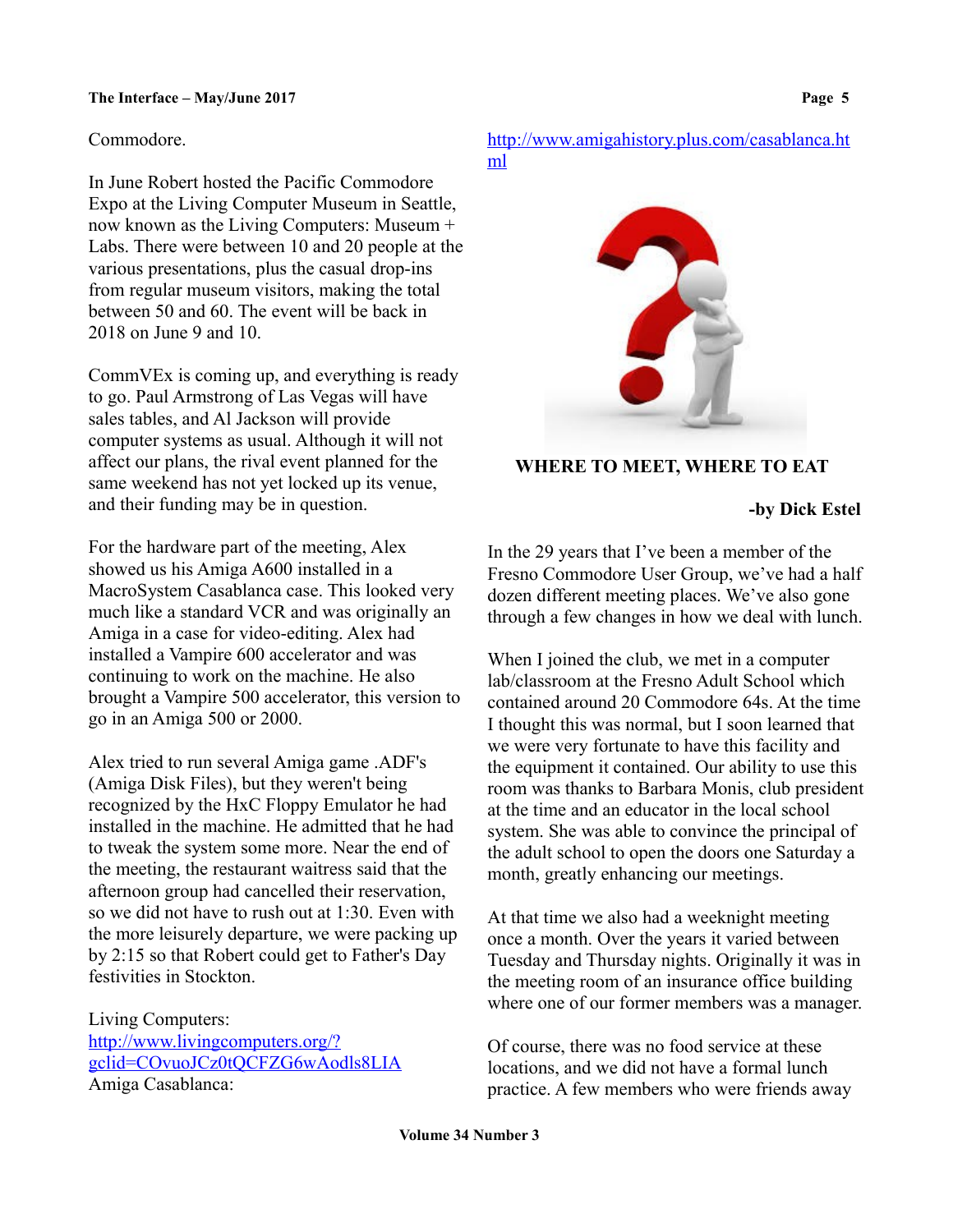from the club usually went to a nearby Wendy's for lunch after the meeting. Eventually an open invitation was extended to any club member to join the lunch group, although only a small majority did so.

After I had been with the club for about three years, circumstances too complicated to go into here forced us to find a new meeting place. In February of 1991 the Saturday meeting moved to Best by Far, a business owned by a local agency that provided services to mentally disabled adults. During the week it served as a training center, and also housed a shop that sold baked goods and other items as a fund raiser. Our evening meeting remained at the office building.

Then in April of 1992 we lost our Thursday meeting place when the company moved to Sacramento. We were able to schedule our evening meetings at Best by Far, but the location was a little out of the way, and not a place people were comfortable with in the evening. After a continued drop in attendance, the evening meetings ended permanently as of January 1993.

Later that year the agency whose building we were using changed the rental policy to an hourly rate, which in essence would have meant a 270% increase in our cost. The club treasury could not begin to support that amount, and again we were on the hunt for a meeting place.

Eventually we learned that there was a public meeting room upstairs at Manchester Center, Fresno's first big shopping mall, and still a fairly busy one. It was necessary to reserve this room on a month by month basis, so we called the first weekday of every month, and were able to use the room virtually every month, starting in September 1993.

This gave us a stable location for a long time, and we met there until November 1998. I don't recall the details, but I think there was a change in

ownership of the mall, and the meeting room was no longer offered to the public. Looking through old newsletters it appears that we held one meeting in a vacant store near the meeting room, then found another long-term location.

The main Fresno County Library downtown had a room that was available to the public, although I think we also had to reserve it month by month. The room itself was reasonably satisfactory, but also had some issues. It was not always available on the day we wanted, and when we were able to schedule on a recurring basis, we found that the people handling this task were somewhat disorganized. We would sometimes arrive for our meeting to find someone else using the room.

Our meeting time was before the regular opening time of the library, and the location was on the second floor. We had to find someone to let us in through the loading dock, put equipment onto a cart, and bring it in and upstairs via elevator. Although we stayed there for two and a half years, when we left, we were happy to say goodbye to the place.

During our time there we usually drove up Blackstone Avenue, the main north-south street from downtown, and stopped at one of many eating places along the way.

The newsletter of April 2001 gives notice that the April meeting has been cancelled due to a scheduling conflict, and it appears that marked our departure from the library. At this time we began a period of wandering, but all of it was back at Manchester Mall. Starting in June, 2001, we met in the Senior Citizens Center there, and were still there as of April 2003. From this month until November 2005, there are no newsletters, because no one had the time or inclination to put one together, but we continued to meet. We lost the use of the Senior Center, but were able to meet in a room controlled by a city councilman, who made it available to the public.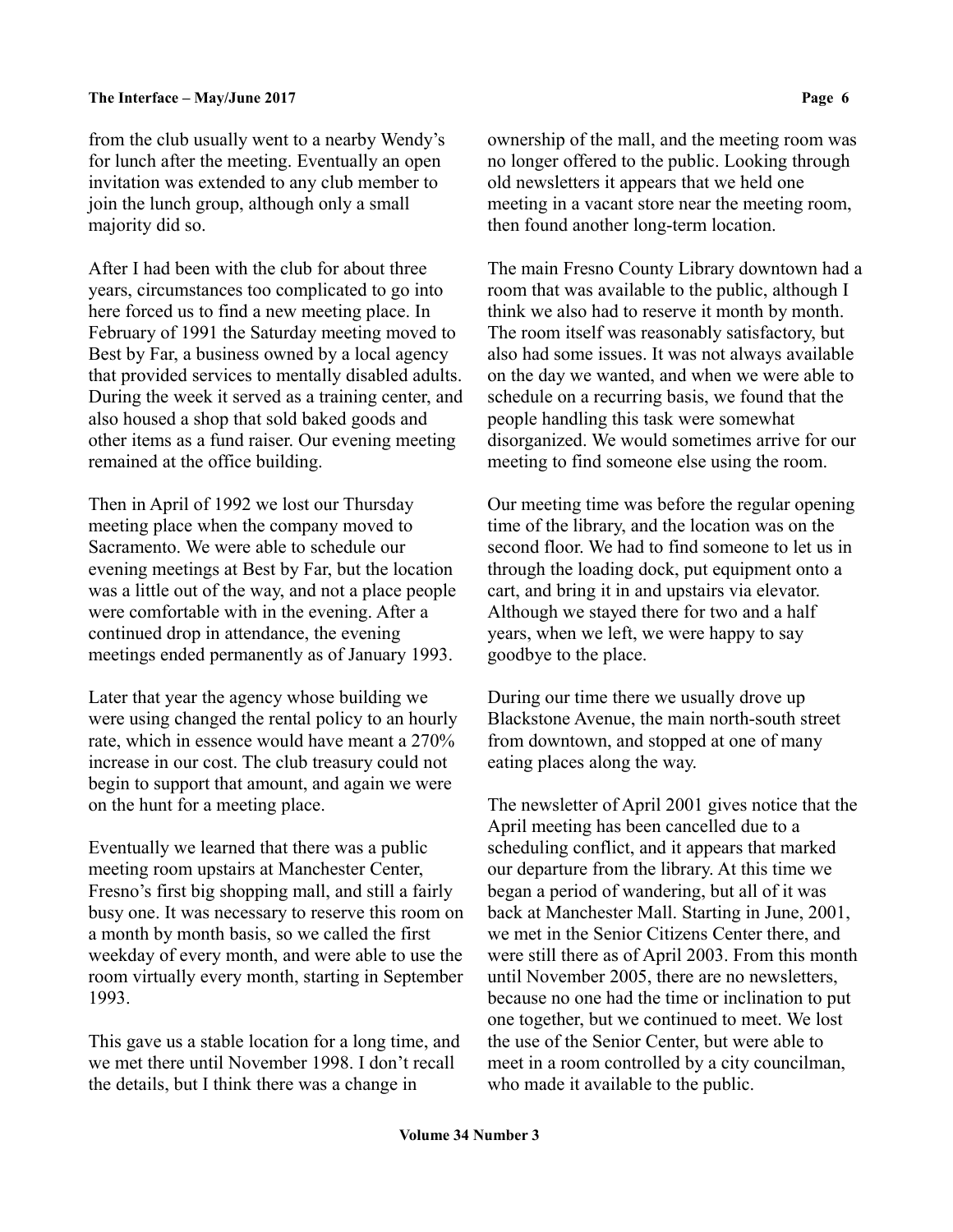During this time we continued to patronize restaurants along Blackstone or at the shopping mall. Perhaps foreshadowing our current situation, one of our favorites was a very good Mexican place, Café Leon, still operating at Blackstone and Ashlan.

The date and reason for leaving Manchester are lost in that dark period of no newsletters, but by November 2005 President Robert Bernardo had lined up the services of a nearby pizza parlor. This was the Pizza Pit, where owner Stan allowed us to bring in our equipment and take over several tables. Here we enjoyed excellent sandwiches and pizza pie, and lunch became an integral part of our meeting.

On the other hand, there were drawbacks (no surprise, right?) The place was obviously open to the public, and some of the public consisted of young kids who liked to run up and down the aisles, play the loud video games, and even put money in the juke box. Their parents were only slightly less disruptive, since the place had several large TV sets, so sports fans would congregate there and cheer for their favorite team.

There was also the matter of cooling. The place had a swamp cooler, or maybe just an old, almost dead air conditioner. Since summers in Fresno often go above 100 degrees, we had some very uncomfortable meetings.

Still, we made do, and might be there still if Stan had not sold out to a new owner. These people were very cooperative and glad to have us, but they also did some remodeling that marked the beginning of the end. We arrived one day to find that half-wall paneling had been installed, blocking the electrical outlets next to the tables we used. Other tables would have put us too much into the middle of the restaurant's regular operations, so we ended up stringing an extension cord across the room, right through the main

## walkway.

It was clear that this could be a big liability issue for the club and the restaurant, and we knew it was again time to move. Our meeting notes show that Stan sold out in April, 2012, and in July I checked out several places, including a different pizza parlor. They could accommodate us, but the layout was not really workable. Then I happened to stop by Bobby Salazar's Cantina, a Mexican restaurant that I had been going to for 15 years or more.

I talked to the manager, and they had a small banquet room which could be partly blocked off by a curtain. There were plenty of outlets, more than enough tables, and best of all, it was almost never in use on our meeting day, so they were willing to let us use it, despite the small size of our group by this time.

Oh yes, it had air conditioning! When the rest of the membership went by to take a look, we all agreed we had found Nirvana, and our first meeting there was in August 2012. We are now almost five years into our occupancy of the best meeting place we've had since the Adult School. It's no accident, but certainly worth mentioning, that the food at the location is excellent. We usually occupy the room from 11 to nearly 5 p.m. and have never felt any pressure to eat up and get out. Hopefully this will be our Commodore home for a long time to come.

PS: I want to end this with a couple of tributes. Looking through back issues of the newsletter to research this article, I saw that Robert became President when we were still in the upstairs meeting room at Manchester, in January of 1997. At 20 years he's long since surpassed Franklin Roosevelt's record. No wonder one of our former newsletter editors called him "President for Life." I was also quite surprised to see the date on the first newsletter produced by current editor Lenard Roach – November-December 2005. Where does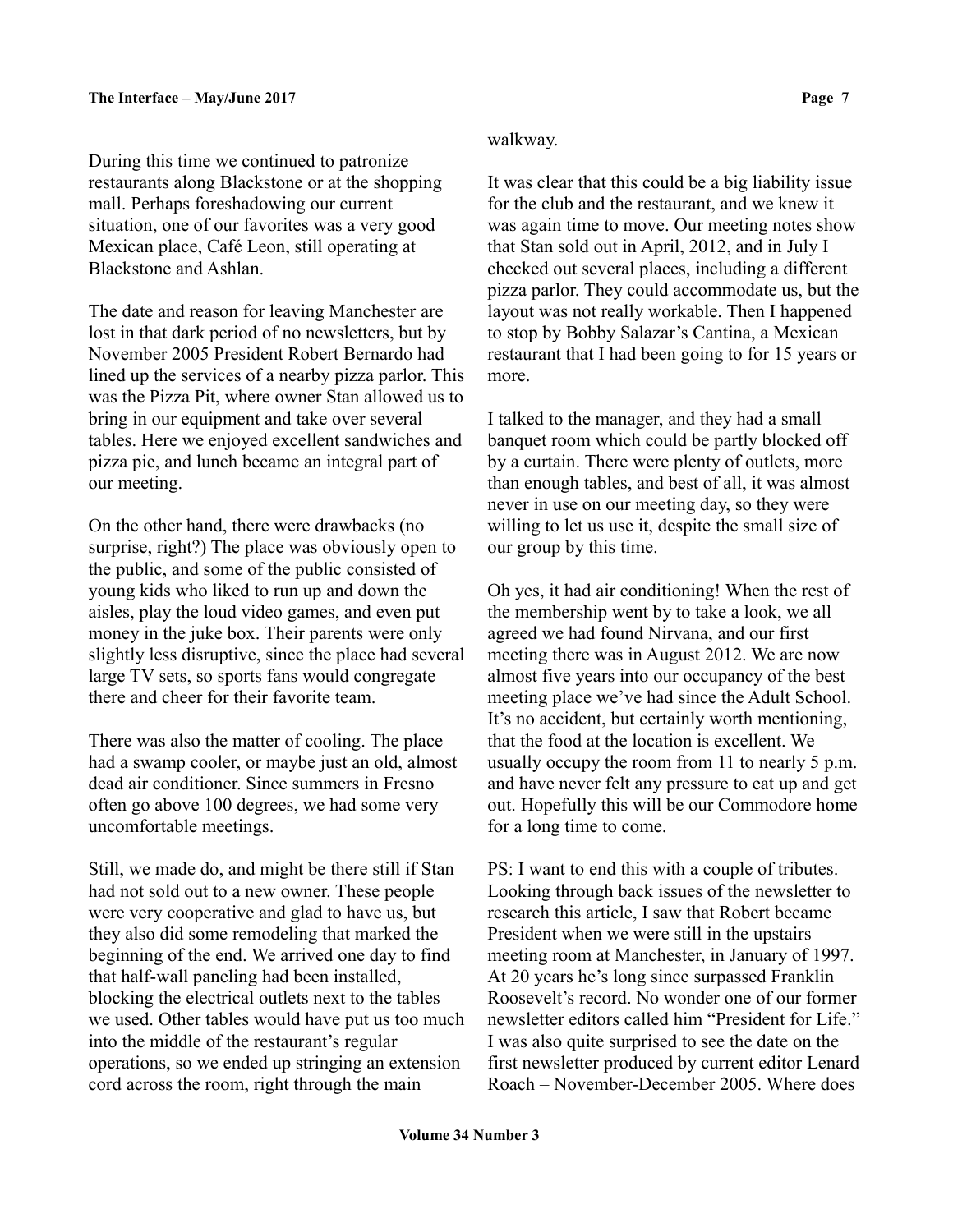the time go??!! Without Lenard we would not have a newsletter; without Robert we would not have a club. Lenard almost surely holds the record as the longest-serving editor in club history.



# **PaCommEx 2017 AND BEYOND**

# **-by contributing writer Eric Keith Hill**

In June this year in Seattle a small group of hardcore, long-time Commodore fans descended upon the Living Computer Museum. It's a really neat place filled with retro-computing goodness where there was small show called the PaCommEx 2017. Since I live nearby and am a member of the museum, going to the event was a no-brainer as my weekend plans were flexible.

When I got there, not knowing the event agenda and schedule, I arrived during the tail end of a small panel led by the the two original members of Dr. Evil Laboratories, a small hardware/software company based out of Kirkland, WA, that made the SID Symphony, SwiftLink-232, and other things. The company lasted for exactly five years from 1987-1991. If you're interested in the history, you can read about it here --

## <https://www.facebook.com/DrEvilLabs/>

In any case, there were about 20 people sitting in

a presentation room listening. I didn't want to interrupt, so I stood in the doorway to catch the end. Some lucky kid (maybe 20 years old?) won the door prize -- a boxed C64. And he was so stoked! That made my heart sing a bit. After it was over, everyone filtered out and walked over to two long tables that had C64s and Amigas on them. I talked to a few of the guys who owned the machines about this and that; it was a lot of fun to "talk shop" like that in person with real people! I know that sounds strange, but it's true. I could tell we were excited just talking about this machine and that upgrade, etc.

I also met a very nice man named Robert Bernardo who, from what I can tell, is one of the longest-running, non-stop C64/Commodore fans I've ever met. He's the president of FCUG – Fresno Commodore User Group - which is still an active user group! He drove all the way from Fresno, with a ton of hardware, just to attend this small event. I was kind of blown away; that's over 900 miles by car!

I just loved it all. I wish we had an active user group in Seattle… Maybe some day I can cobble one together if enough folks emerge and show an interest. In any case, Robert showed me some of his PSUs that he got from the legendary Ray Carlsen, a friend of his whom I've since chatted with online and bought my own replacement PSUs that he hand-made.

In any case, it was eventually time for me to gather up my family at the museum and leave for the evening so I said my good-byes to the few guys I met.

I've since been in contact with Robert and, after talking it over, he has been gracious enough to let me participate next year at PaCommEx 2018 as an exhibitor. I'll set up my own table with at least 3 machines: 2 Amigas and 1 C64. I'm going to do my best to see if I can find others that live in the area between now and then (I've got a year) to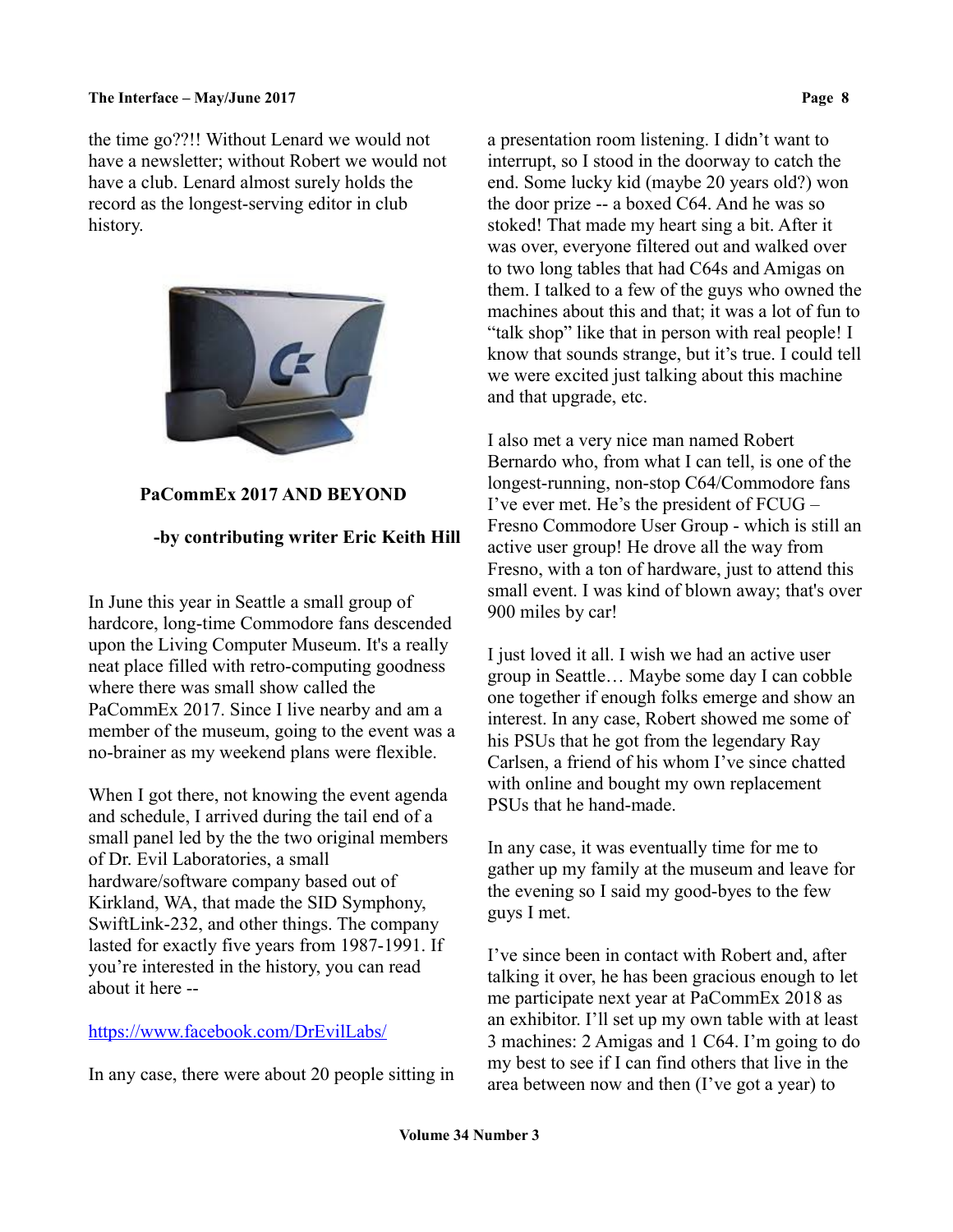### **The Interface – May/June 2017 Page 9**

bring their Commodore goodies and memories and make next year's show bigger and better. It was kind of small, to be honest, and I just know we could expand this sucker with a little effort.

Plus, hopefully next year "Alterus" will be able to join like he'd originally planned and maybe even "Robdaemon"! You never know. I'll be there for sure.

My next event will be the Retro Gaming Expo in Portland, OR, in October. What Commodore or retro-computing events are you planning to attend this year?



# **THE A-EON AMIGA X5000**

An alternate universe where the Amiga platform never died

A new Amiga computer emerges that is both modern and an Amiga.

## **-by Contributing Writer Jeremy Reimer**

The Amiga computer was a legend in its time. Back when the Macintosh had only a monochrome 9-inch screen and the PC managed just four colors and monotone beeps, the Amiga boasted a 32-bit graphical operating system in full color with stereo-sampled sound and pre-emptive multitasking. It was like a machine from the future. But the Amiga's parent company,

Commodore, suffered from terminal mismanagement and folded in 1994, just as PCs and Macintoshes were catching up technologically. The platform, like many others before it, seemed to be at an end.

So when a brand new Amiga computer arrived at my doorstep in 2017, you can imagine it was quite a surprise. Accordingly, the Amiga X5000 is a curious beast. In some respects, it's more closely related to its predecessors than either modern PCs or Macintoshes. Yet this is a fully current machine capable of taking on modern workloads. How such a device came to be is a fascinating story, but that's not our goal today—let's dive into what the experience of using the X5000 is like.

The X5000 was developed by A-EON, a company formed by Trevor Dickinson in 2009 to develop new PowerPC-based Amiga computers. It is powered by a custom PowerPC motherboard, supporting a dual-core Freescale CPU at various clock speeds up to 2.5GHz. The Amiga has a long history of PowerPC support, starting with add-on accelerator cards released in 1997 using the old Motorola 603 and 604 chips. And since the release of Amiga OS 4.0 in 2007, the operating system itself was recompiled to be PowerPCnative, and many Amiga applications have been rewritten to support this architecture.

## The hardware

The motherboard features a PCI-Express video card slot, up to 64GB RAM, dual gigabit Ethernet ports, built-in sound, and a very curious custom chip. The "Xena" is an XMOS 16-core programmable 32-bit 500 MHz coprocessor that can be configured by software to act as any type of custom chip imaginable. It is connected to a special "Xorro" slot that has the same physical connection as a PCIe x8 expansion card, but it is dedicated to adding more Xena chips as desired. On the back of the motherboard are six USB ports, two Ethernet jacks, and a serial port for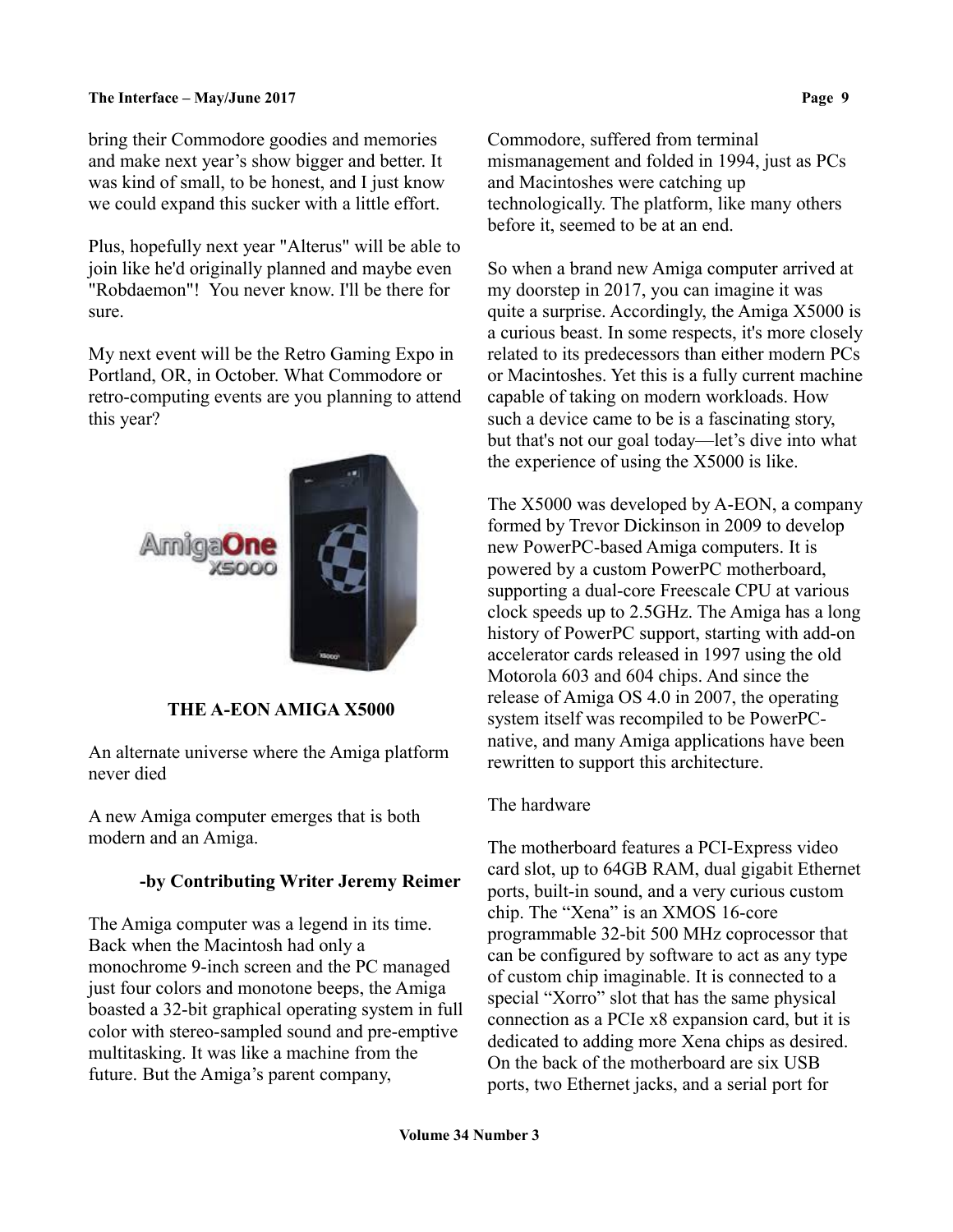debugging. The system was equipped with an ATI Radeon R9 270X video card, a PCI Ethernet card (the drivers for the on-board dual Ethernet are still being finalized), and a sound card.

The motherboard came enclosed in an attractive black tower case, with a power and reset button and two USB ports on the top for easy access. The model I received was a pre-production version, so it did not have a silkscreened Amiga Boing Ball logo on the outside, but I was assured by Aaron Smith of the independent reseller, Amiga On The Lake, that the final versions would be properly adorned. It did come with a USB mouse that proudly sports the iconic Boing Ball. A keyboard, with the Windows key replaced with a more historically accurate Amiga "A" symbol, is also in development.

Specs at a glance: A-EON Amiga X5000 OS - AmigaOS 4.1 CPU - Dual-core Freescale CPU up to 2.5GHz RAM - Up to 64GB RAM HDD - Kingston 2.5-inch, 250GB SSD drive Ports - 6 USB ports, 2 Ethernet jacks, serial port for debugging Starting price - \$1,598 Price as reviewed - \$1,840 Other perks - ATI Radeon R9 270X video card, DVD-Rom drive, full-screen Neuromancer

The X5000 is very quiet in operation. The CPU has only a small fan that runs at a low speed, and the video card's fans rarely spin up. There are two SATA ports on the motherboard -- one is connected to a DVD-ROM drive and the other to a Kingston 2.5-inch, 250GB SSD drive.

Overall, the hardware is a mix between custom Amiga parts and standard PC hardware, but the marriage is a happy one. Gone are the days when Commodore would design its own unique cases for each Amiga, but the ability to use off-the-shelf PC cases and components is a worthwhile tradeoff.

The AmigaOne X5000 can be purchased as a bare motherboard for \$1,598 or as a completely assembled system. The system I received for review has a suggested retail price of \$1,840.

When you first boot up the X5000, you see an attractive image of the red-and-white Boing Ball logo with the words "AmigaOne X5000." After the motherboard has finished its power-on checks, the Boing Ball starts a spinning animation. At this point you can hit the Enter key to get to the boot menu.

The X5000 uses U-Boot as its BIOS. Unlike previous AmigaOnes, there is now a friendly boot menu that lets you select an operating system (the menu offered choices for AmigaOS, MorphOS, and Linux, but only AmigaOS was installed on my SSD), show system information, or enter the U-Boot command line.

Booting to AmigaOS 4.1 takes only a few seconds. Unlike with Windows, as soon as you can see the desktop, everything is ready to go. If you have speakers hooked up, the OS will welcome you with a pleasant chime.

# The operating system

The Amiga operating system has a long and interesting history. Unlike its contemporaries in the 1980s— the character-mode, single-tasking 640k-limited DOS and the monochromatic MacOS—it was already a fully 32-bit, preemptive multitasking operating system at its inception. As such, it had fewer technological leaps necessary to bring it up to date.

AmigaOS 4.0 and 4.1 were developed by Hyperion Entertainment, who were originally contracted by Amiga Incorporated to take the OS 3.1 source code (the last version released by Commodore International) and update it for PowerPC-based systems. Hyperion has gone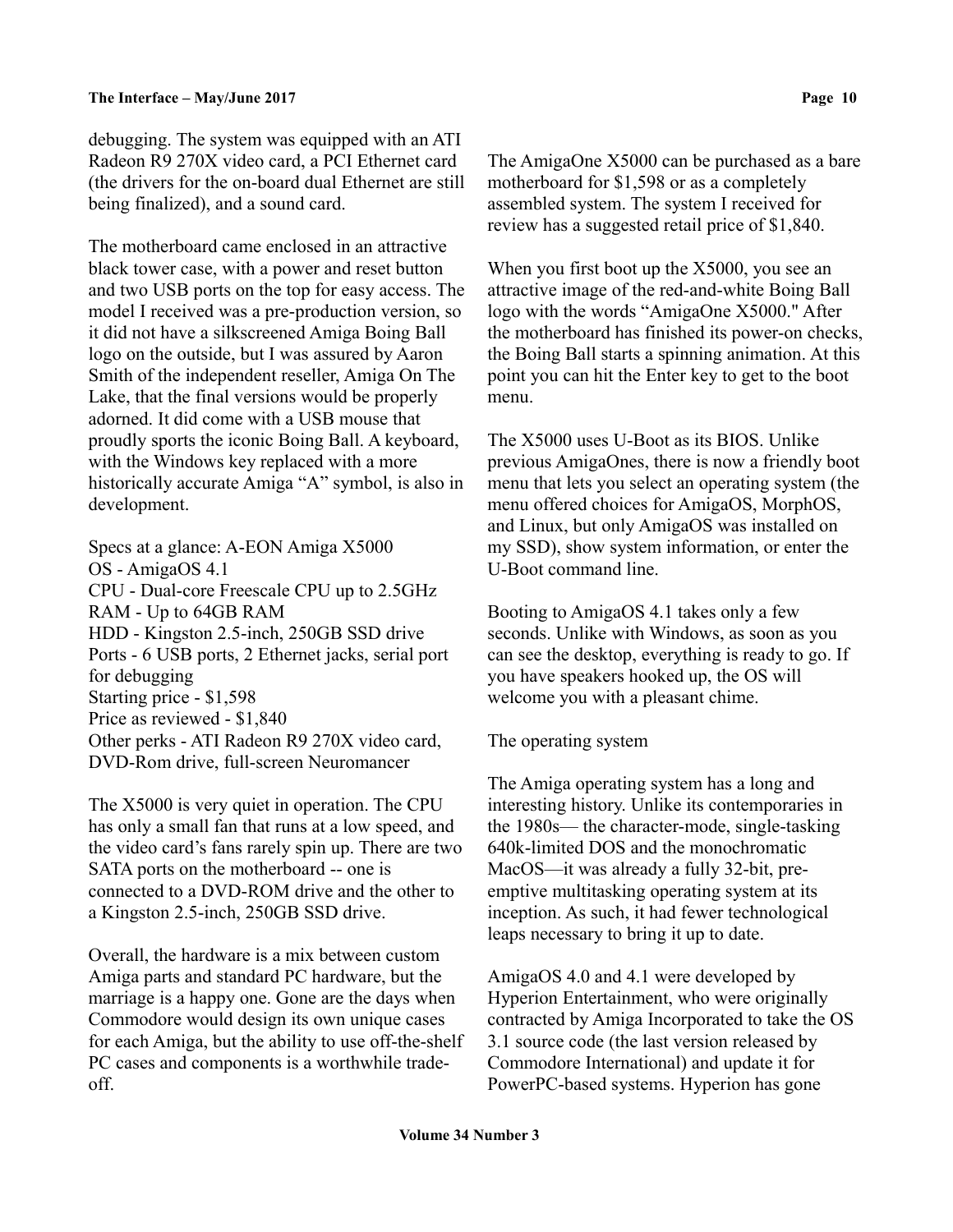above and beyond this original remit, adding many new features to the operating system.

The biggest improvement was adding memory protection, which was done in version 4.0. This new version of 4.1 (it could easily have been called 4.2, but instead is called "AmigaOS 4.1 Final Edition") adds a bunch of features, including a new "NG" file system that supports drives over 2TB, a new unified "Retargetable graphics" (RTG) display system that now completely replaces the old Picasso96 libraries, support for memory beyond 2GB, a new installer, various improvements to the Workbench graphical user interface, and even small qualityof-life improvements such as a tabbed interface for the command shell.

Operating AmigaOS 4.1 will be instantly familiar to veteran Amiga users but may be initially confusing to those coming from Windows, MacOS, or Linux platforms. In the upper-left corner of each window is a close box, but in the upper right are three icons: the first is "Iconify," which reduces the current window to an icon on the desktop (the application, of course, continues to run in the background), the second will toggle between the last two user-selected window sizes, and the last one is a toggle that moves the window to either the front or the back of the stack, like layers in Photoshop.

### Some applications that use the

"MagicWorkbench" GUI development library add additional options in a pull-down menu where the "Iconify" button would normally be.

In addition to manipulating these windows on the main Workbench screen, most Amiga applications can be run full-screen at any resolution you choose, much like games allow under Windows. You can toggle between these screens by pressing the Amiga key plus "M," but you can also use the right mouse button to pull down any screen vertically to see what is happening on the screen

behind it. The classic Amiga achieved this by using clever tricks with the custom hardware modern Amigas can simply use fast video cards to do the same thing. One small thing has been lost, however; the classic Amiga could display screens of different resolution and color depth on top of each other, but no modern video card has this ability.

The operating system comes with a bunch of bundled software, including music and video players, disk partitioning and formatting software, a PDF reader, a screenshot tool, and a default Web browser (just as on Windows, the primary use of this Web browser is to download other Web browsers). The OS is extremely configurable: many aspects of the GUI can be altered, including setting custom image backgrounds for each folder. File management is similar to Classic MacOS in that each folder appears as a separate window by default, and the operating system can remember window placement and icon display type. AmigaOS has always supported variablesized icons, and each icon can have a separate image for its unselected and selected states.

## The software

AmigaOS 4.1 supports two different flavors of Amiga software: "classic" software that ran on the Motorola 680x0 series of processors and modern software that has been recompiled to run natively on the PowerPC. Classic applications that ran directly on the Workbench GUI run seamlessly, launching a fast Just-In-Time (JIT) 68020 emulator in the background. The JIT subsystem runs so quickly that these applications launch instantly and are indistinguishable from their modern counterparts.

For games, which usually bypassed the operating system and hit the classic Amiga hardware directly, Hyperion and A-EON have released a tool called RunInUAE, which lets you run .ADF files (the Amiga Disk Format for imaging old 3.5"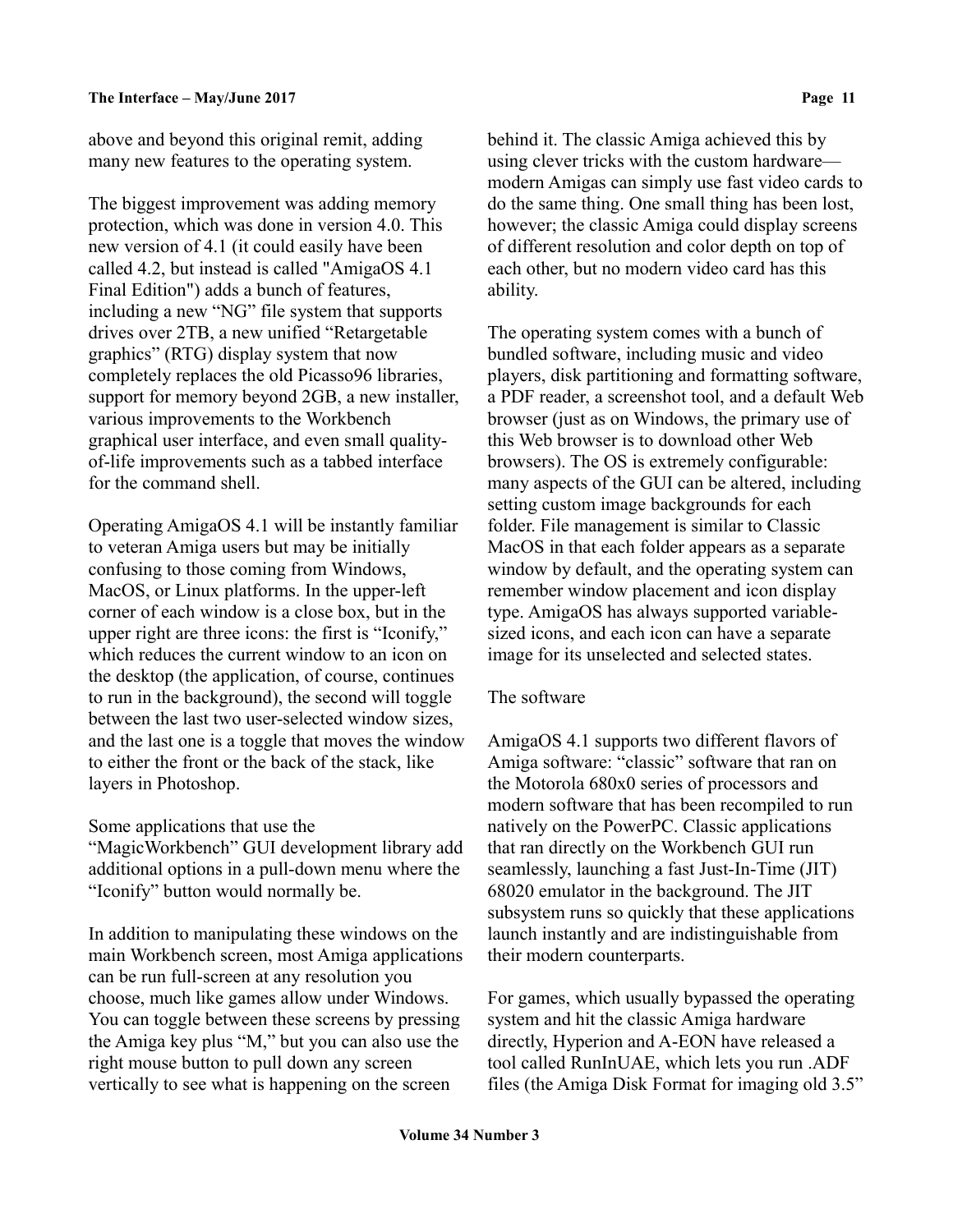floppy disks) in a customizable Amiga emulator, which includes all the old ROM and Workbench images for classic Amigas such as the 500 and 1200. This emulator even recreates the sound of old Amiga floppy drives, allowing you to run classic games like Shadow of the Beast and Neuromancer in a full-screen session. The bundle I received came with a collection of classic Cinemaware games, including Defender of the Crown. The experience is much more seamless than using emulators like WinUAE on Windowsbased systems—most games run without any configuration just by double-clicking on the .ADF icon.

For Amiga enthusiasts, this is the best way to run their collection of old and new software. There is even a program called DiskImage that lets you mount .ADF images as virtual floppy drives to install legacy Amiga software directly on OS 4.1. Given the tiny (1.76 MB) size of these images and the speed of the X5000, this can provide amusing results. When I was installing Final Writer 97, for example, the installer would prompt for the next disk, then as soon as I clicked on the image it would automatically mount, install, and ask for the next disk instantaneously.

While these legacy applications are fun (and fast!) to play with, there is one application that is more important than any other to a modern user, and that is a Web browser. There are several to choose from on Amiga OS 4.1, but the best one I found was the Odyssey browser.

Odyssey is a port from MorphOS, an alternative Amiga-like operating system, and it is based on WebKit, the same browsing engine that powers Google Chrome and Safari. As such, it is remarkably compatible with modern websites. In earlier years, for example, Amiga computers had considerable difficulty playing YouTube videos, because Adobe Flash was not available for the Amiga platform. Now that everything is in HTML5, these videos are playable. Similarly, I

was able to use Google Docs with no problems, and I could run the full version of Gmail as long as I set the browser to spoof as Safari for Macintosh.

Not all sites work, and a few have minor formatting issues, but overall this is the most modern browsing experience ever seen on an Amiga. This goes a long way to making the X5000 into a computer that you can get real work done on.

In addition to the browser, there are a number of OS 4 native applications available. I tried out the PowerPC version of PageStream, a desktop publishing package that lets you load and edit PDF files. I had a lot of fun with Hollywood, which is a presentation package (sort of like PowerPoint on steroids) that was written first for the Amiga and then ported to other platforms. It lets you add animation and sound to a presentation and then compile the result into a standalone package that can run on any of its supported platforms.

I wanted to try out some software that supported the "Xena" XMOS chip, but at the moment there isn't any available. Jamie Kruger is currently working on developing native AmigaOS4 development tools for the chip and has written a blog post detailing more information about his project. When that is complete, X5000 owners will be able to program the Xena chip directly from the Amiga desktop. The chip contains its own Real-Time Operating System (RTOS) builtin hardware, which lets developers create software solutions for things that would normally require hardware chips to achieve. For example, it could be programmed to accurately emulate custom chipsets from older computer and arcade platforms or to create a micro-controller for a robotics project.

Conclusions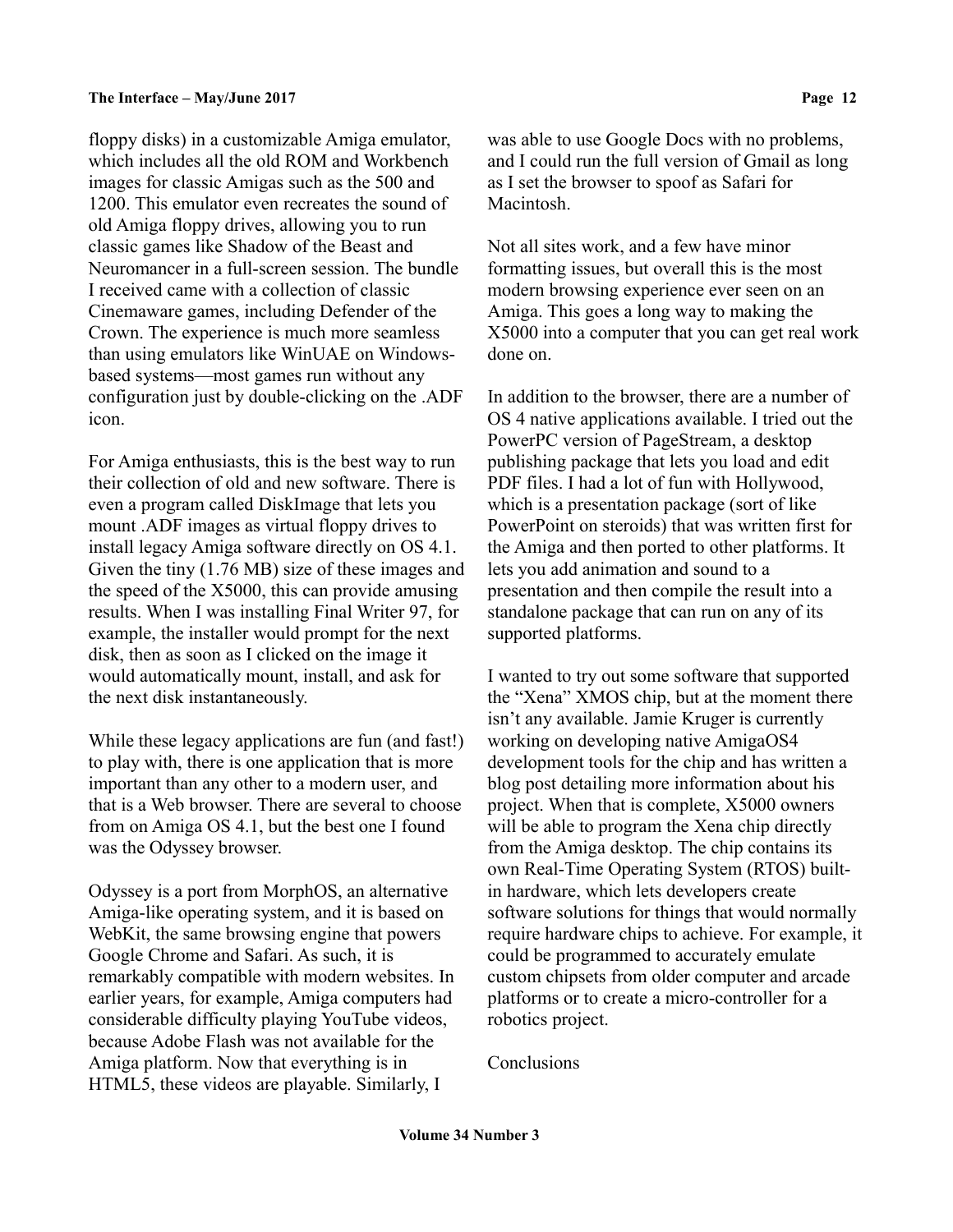The X5000 is a strange beast. It's like a window into an alternate universe where Commodore never went bankrupt and the Amiga platform never died. The fact that both the hardware and operating system were produced at all is a monument to the passion and dedication of the folks at A-EON and Hyperion Entertainment.

It is by no means the fastest PC ever made, but it is certainly the fastest Amiga ever produced. The operating system harkens back to the days when computing was more personal, less corporate, and a lot more fun. Although the X5000 is not inexpensive, and there are those who will bemoan the fact that there isn't a build of AmigaOS that will run on cheap ARM-based hardware like the Raspberry Pi, I think that A-EON's plan to produce aspirational hardware is probably the right one. I have a Raspberry Pi, and I've run a few different operating systems on it for fun, but it has never amounted to much more than playing around.

The X5000 is different. It feels like an exotic car: expensive, beautifully engineered, and unique. If you bought one, you'd be one of a proud few, a collector and enthusiast. It practically begs for you to dig in and tinker with the internals — the system comes with an SDK, a C compiler, Python, and a huge amount of documentation for things like MUI, the innovative GUI library. On top of that, there is the mysterious XMOS chip, crying out for someone to create software that leverages its strengths. It feels like a developer's machine.

Should you buy one? That depends very much on what your needs are. If you are simply after the best price-to-performance ratio for a desktop computer, this is not the machine for you. But if you are interested in something very different, something that is pleasant and fun to use, and yet can still be used for modern desktop workloads, then the X5000 is worth a look. I have had this review unit on my desktop for over a month now,

and frankly I don't want to give it back.

## The good

A new Amiga exists in 2017!

Runs all classic Amiga software (including games) and new PowerPC-compiled Amiga software.

The Odyssey web browser can handle many current web applications.

The Xena XMOS chip is interesting from a hobbyist developer perspective.

The bad

It's very expensive! There is relatively little new Amiga software. The Odyssey web browser still has a few compatibility issues.

There is no Xena-specific software available yet.

The ugly

The difficulty level required to convince my wife that I need to buy another \$2000 desktop computer.

Jeremy Reimer is a writer and web developer. He specializes in the obscure and beautiful, like the Amiga and newLISP. Email --

jeremy reimer@hotmail.com Twitter @jeremyreimer



**>>--> Officers and Keypersons <--<<**

| Vice-president  Roger Van Pelt             |
|--------------------------------------------|
|                                            |
| The Interface Editor  Lenard Roach         |
|                                            |
| Club equipment  Roger Van Pelt             |
| Meeting place reservation  Dick Estel      |
| Grand poobah of the VIC-20  Vincent Mazzei |
|                                            |